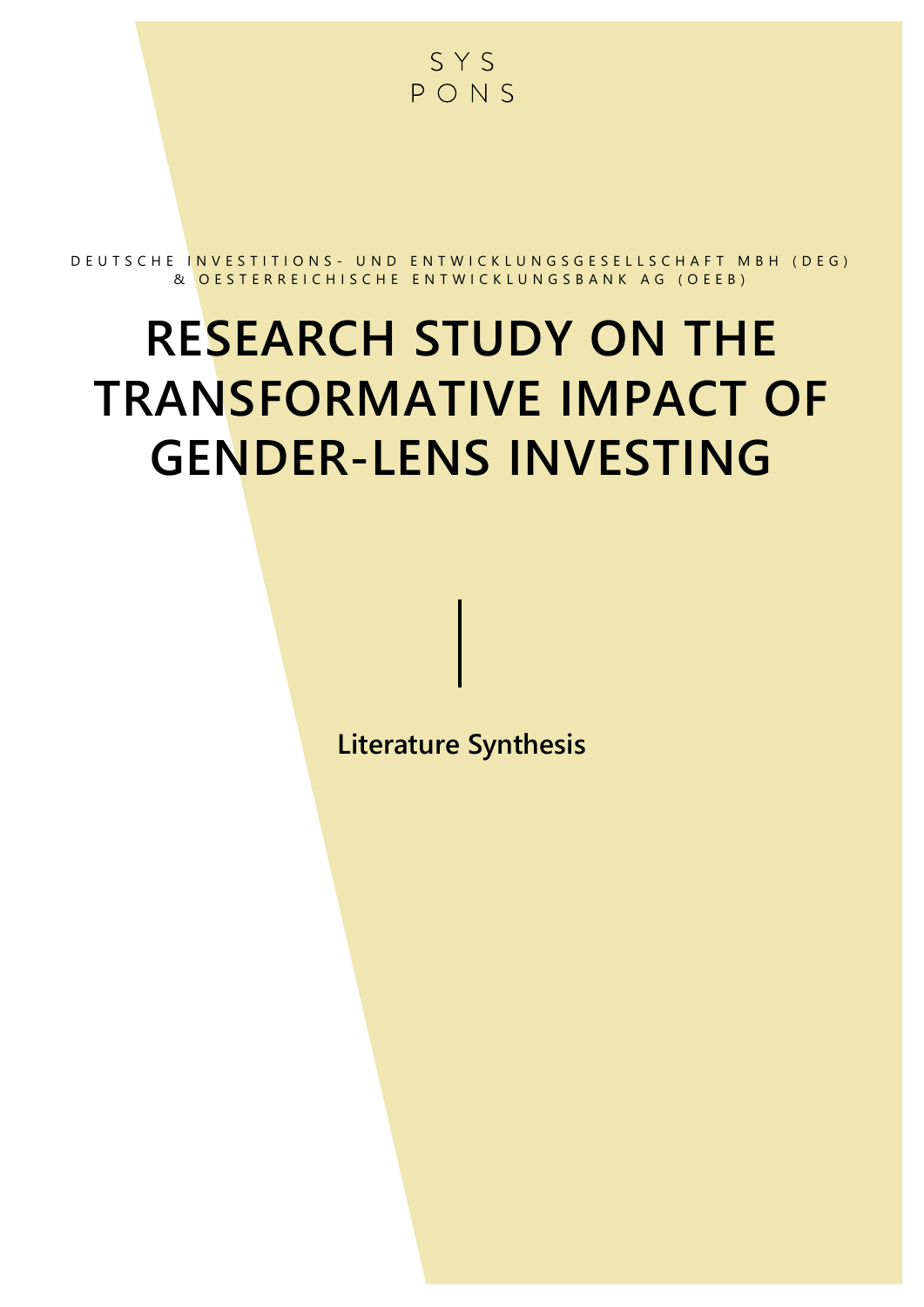THIS LITERATURE REVIEW WAS PRODUCED BY SYSPONS GMBH WITHIN THE FRAMEWORK OF DEG'S AND OEEB'S RESEARCH STUDY ON THE TRANSFORMATIVE IMPACT O F G E N D E R - L E N S I N V E S T I N G .

## Syspons GmbH

Prinzenstraße 84 10969 Berlin Germany

www.syspons.com © Syspons. All rights reserved.

Berlin/Germany, October 2021

SYS  $PONS$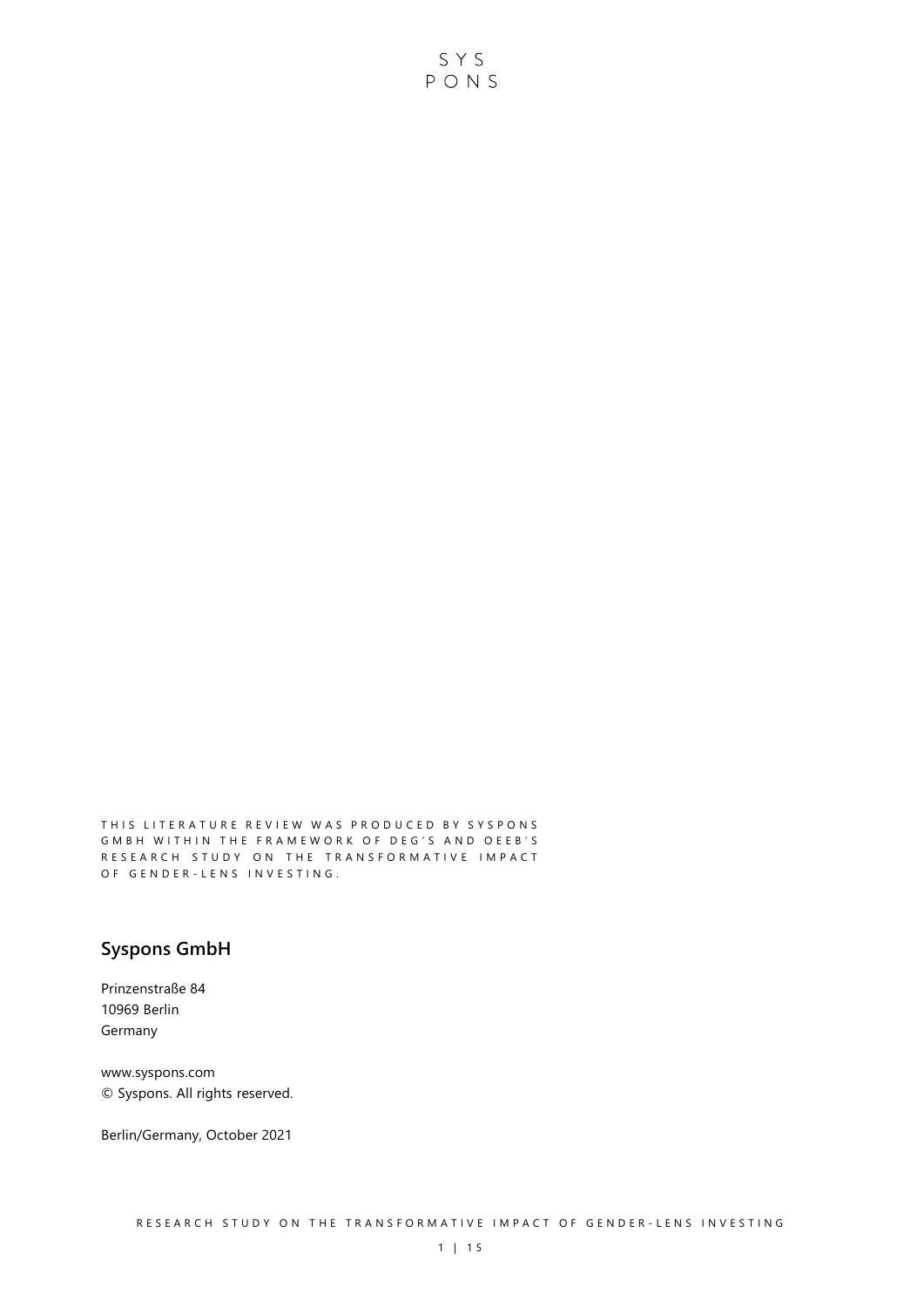SYS<br>PONS

#### C O N T E N T

| 1. | <b>Literature Synthesis</b> |                           | 3  |
|----|-----------------------------|---------------------------|----|
|    | 1.1                         | <b>Objective</b>          | 3  |
|    |                             | 1.2 Scope and Limitations |    |
|    |                             | 1.3 Literature Findings   | 4  |
|    | 2 Bibliography              |                           | 12 |

RESEARCH STUDY ON THE TRANSFORMATIVE IMPACT OF GENDER-LENS INVESTING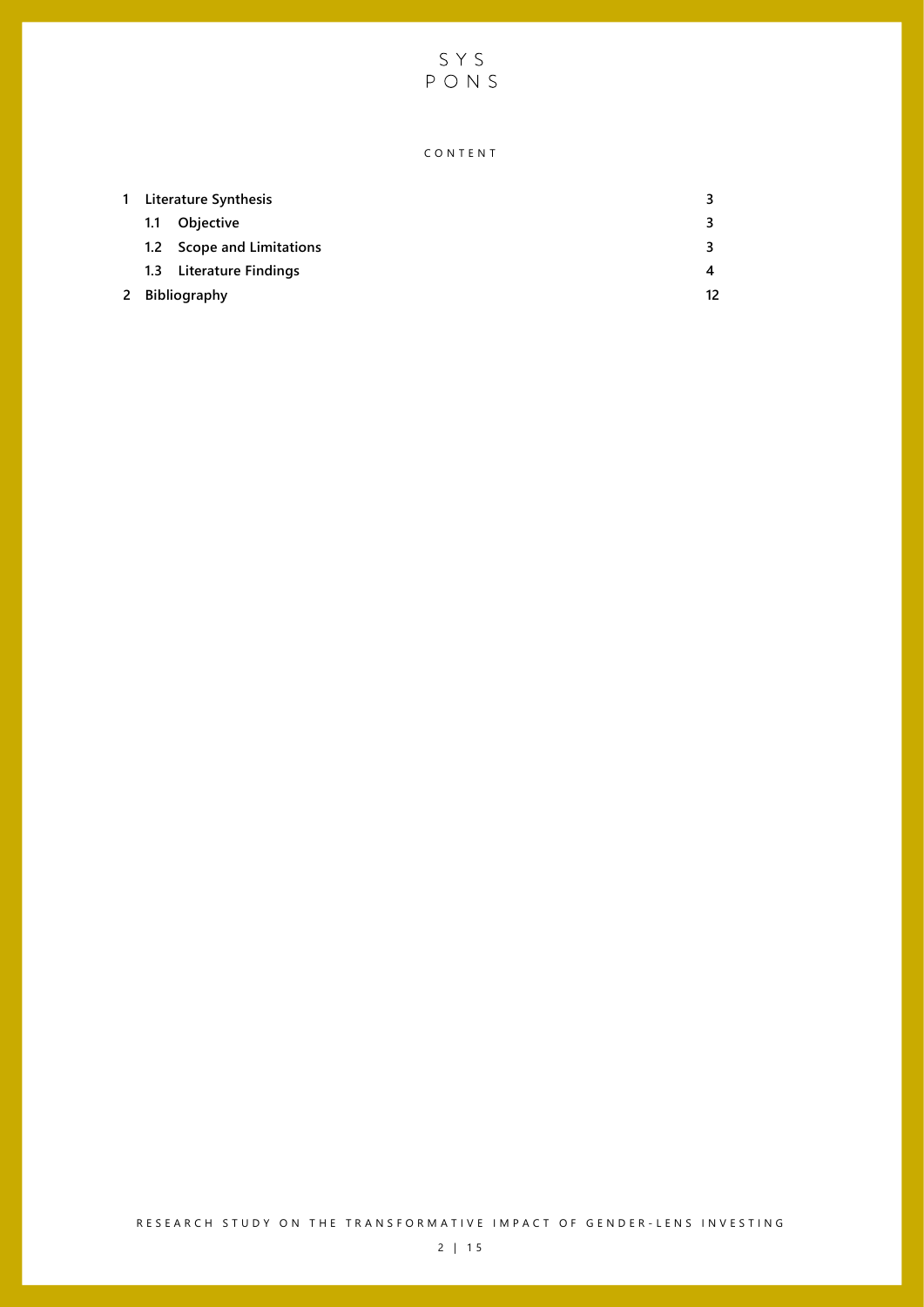# 1 Literature Synthesis

## 1.1 Objective

Within the framework of DEG's and OeEB's "research study on the transformative impact of gender-lens investing (GLI", the study team conducted a literature review to synthesize existing research on the transformative effects, outcomes, and impacts of women's economic empowerment (WEE)<sup>1</sup> in developing countries. The literature review sought to answer the following questions:

- What evidence exists on transformative effects of GLI on WEE? How does GLI achieve WEE outcomes? What are enabling factors/what factors need to be promoted for WEE to be achieved?
- What evidence exists on transformative effects of GLI on other aspects related to gender equality and women's empowerment?
- In what ways does WEE interact with other dimensions relevant to gender equality at micro, meso, macro level?

The following document presents the results of the conducted literature review.

## 1.2 Scope and Limitations

Based on the resources of the study as well as initial literature insights, the following scope and limitations of the literature review are:

- While a large body of research on women's empowerment exists, the study team foresaw that it was beyond the study's resource scope to conduct an extensive review. Therefore, the focus was placed on key literature suggested by DEG and OeEB and the study's academic partner. Moreover, it was anticipated that the extent to which **generalizable empirical evidence** could be identified and linked to private sector investments is limited.
- Thematically, the study team decided to pay particular attention to the connection between WEE and reproductive empowerment, gender-based violence (GBV), and the effects of skills promotion on occupational and sectoral segregation<sup>2</sup>.
- It was differentiated as much as possible between specific aspects of GLI (workplace equity, products and services, as well as capital), types of investments (financials, non-financials, funds) and micro-, meso- and macrolevel effects.

In total, the study team identified approximately 80 academic and grey literature articles, reports and websites, out of which 37 were included in this review. Thematically, these covered the following areas of research:

- $-$  WEE  $(8)$
- $-$  GLI (10)
- Reproductive empowerment (4)
- $-$  GBV (5)
- Sectoral and occupational segregation (2)
- Measurement of WEE (2)
- Demographic dividend (2)

⸻

RESEARCH STUDY ON THE TRANSFORMATIVE IMPACT OF GENDER-LENS INVESTING

<sup>&</sup>lt;sup>1</sup> We understand women's economic empowerment as a process "whereby women and girls experience transformation in power and agency, as well as economic advancement"3. "Power" can take different dimensions or change outcomes that are: 1. Power within: the knowledge, individual capabilities, sense of entitlement, selfesteem, and self-belief to make changes in their lives, including learning skills to get a job or start an enterprise. 2. Power to: economic decision-making power within their household, community, and local economy (including markets). 3. Power over: access to and control over digital4, financial, physical, and knowledge-based assets, including access to employment and income-generation activities. 4. Power with: the ability to organize with others to enhance economic activity and rights.5  $2$  The definitions of these terms as referred to throughout the study are laid out in the full report..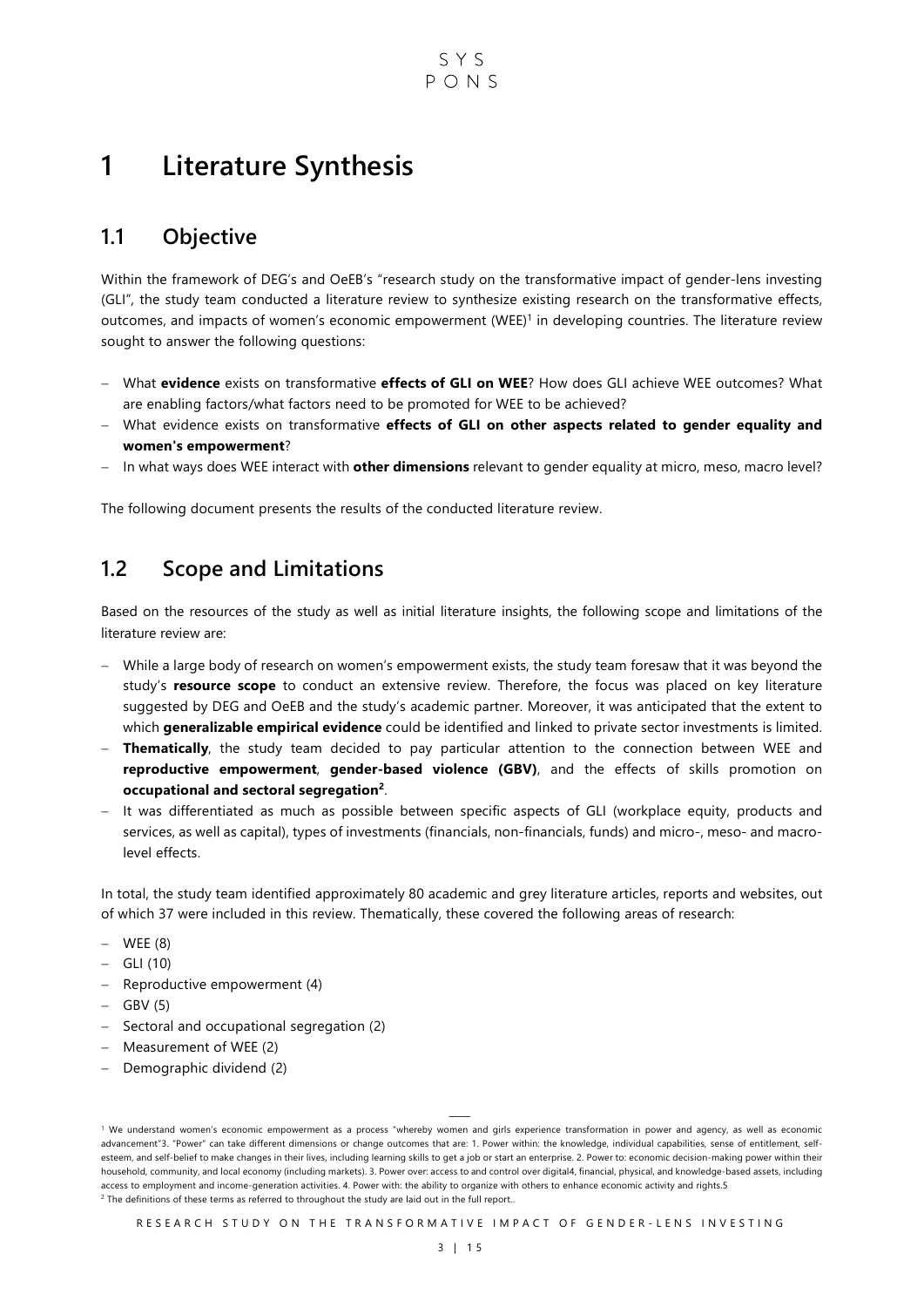- DFI publications and websites  $(13)^3$ 

## 1.3 Literature Findings

The literature reviewed within the scope of the study confirmed the limitations: The review did not find generalizable empirical evidence on the effects of GLI on WEE and other areas of influence relevant to women's empowerment. This can be explained by a lack of data and academic literature that is transferable to the work of DFIs. Academic literature, for instance, often focuses on microfinance programs. Publications by DFIs, in turn, focus mostly on the **business case** for GLI or report on **what is being** done to contribute to gender equality. How activities achieve their intended impact and what actually leads to WEE is, however, less evident.

While this meant for the overall research study of DEG and OeEB that **additional methods were necessary** to contextualize DEG's and OeEB's portfolio analyses and to lay the foundation for developing theories of change (see Chapter 3), the study team synthesized the reviewed literature to provide insights into the state of the field of research on GLI and WEE more generally.

Since the reviewed academic literature did not provide transferable insights on transformative effects of GLI, this section focuses on general findings on WEE and its interaction with reproductive empowerment, GBV as well as sectoral and occupational segregation.

#### 1.3.1 Women's Economic Empowerment

Finding 1: Empowerment is a complex and multi-layered process. Since outcomes are highly context-specific and dependent on program design and implementation, interventions seeking to enhance WEE must go beyond a "one-size-fits-all" approach. A wide variety of studies from different countries illustrates the various factors that can influence WEE and show that a "win-win" cannot be assumed between wider development outcomes and gender equality.

Based on a holistic understanding of WEE, Hunt & Samman (2016) brought together Gallup World Poll Data from over 160 countries (2006-2015) to determine 10 interconnected direct and indirect key factors that can either enable or constrain WEE. Direct factors are linked to women's individual or collective lived experiences and include 1) social protection; 2) access to property, assets, and financial services; 3) address unpaid care and work burdens; 4) education, skills development, and training; 5) collective action and leadership; and 6) access to quality, decent paid work. Underlying factors are those structural conditions that determine the former, namely 1) legal, regulatory and policy structure; 2) gender norms and discriminatory social rules; 3) labor market characteristics; and 4) fiscal policy.

In a similar vein, the multi-country research program "Pathways of Women's Empowerment" explored what works to support women on their journey. Confirming that there is no "one-size-fits-all" recipe to empowerment, Cornwall (2016) highlights that the common emphasis on "assets" and "opportunity structures" diverts from the relational nature of empowerment (see Finding 2). Hence, improving access to generating income and creating enabling laws, policies, and institutions will not be transformative unless the **structural root causes** of poverty and gender inequality are addressed. Her findings from the Pathways program demonstrate that two levers are needed to support women's empowerment: 1) Power with/within, **building critical consciousness** of men and women, e.g., by engaging them in reflections on own circumstances and sharing that process with others; and 2) **Engaging with** culturally embedded beliefs about gender, power, and change, such as through formal training courses or women coming together to share experiences. Beyond this importance of building individual and collective power to

<sup>⸻</sup>  <sup>3</sup> Some publications covered several topics and therefore add up to more than the referenced 37 documents.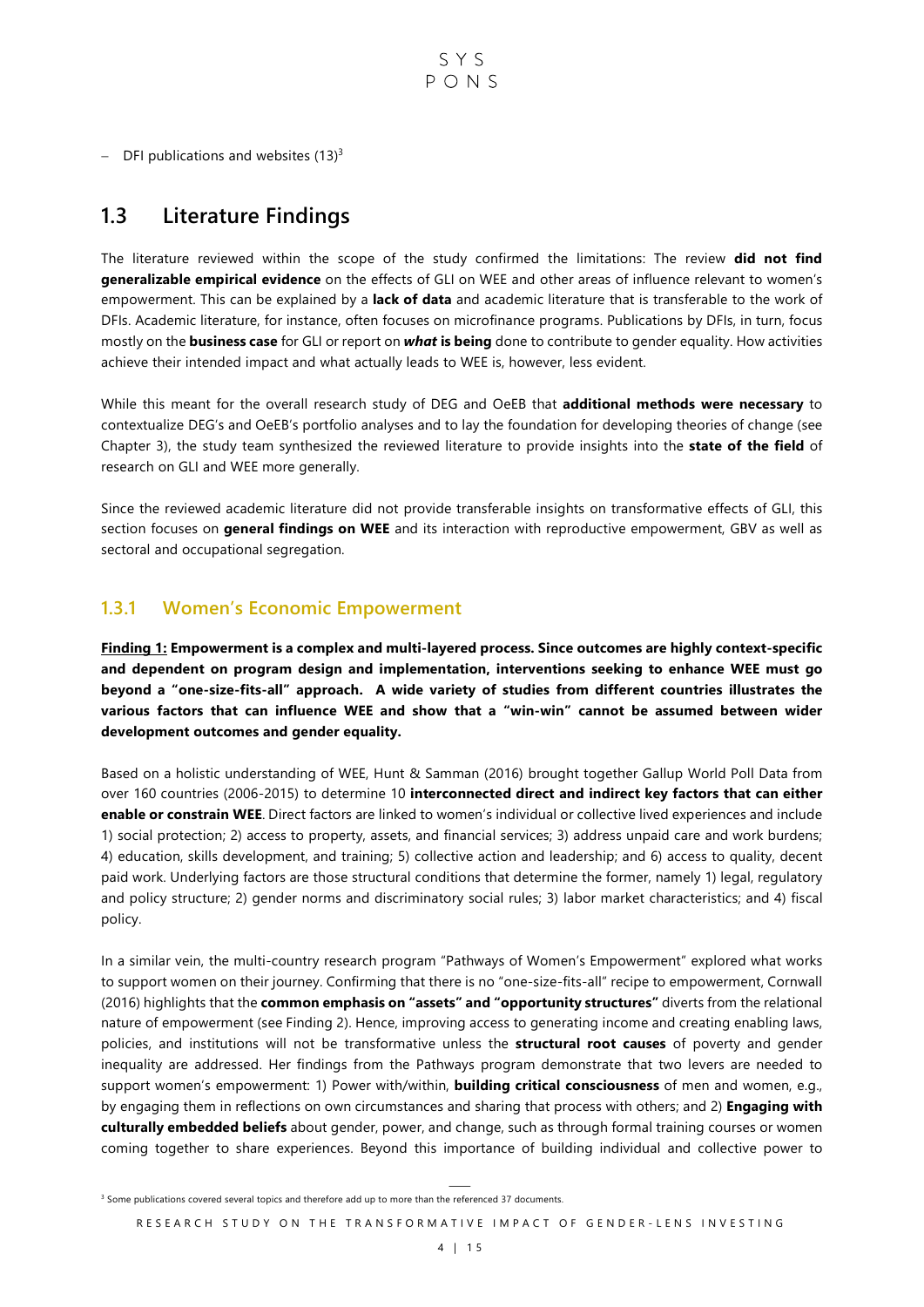

challenge norms that perpetuate injustice, Cornwall (2016) presents two other important learnings: 1) Changing cultural production, or the way in which women are represented and imagined in popular culture, e.g., by working with creative communications to challenge gender stereotypes, influences women's sense of power; and 2) Frontline staff and those who mediate empowerment work play an important role in supporting women's pathways by building **relationships** of trust with them (see Finding 6). Development interventions mainly focus on individual women, yet the empowerment of these "agents of change" is equally important.

#### Finding 2: In line with a holistic understanding of WEE, economic advancement does not lead to empowerment per se. Yet, most programs tend to primarily focus on income and access to opportunities, with less consideration given to women's and girls' agency and power.

Different authors have criticized the predominant focus of WEE interventions on economic advancement and access to opportunities, such as to markets, education, land, rights, or information (see for instance Burjoriee et al. 2017; Chant, 2008; Cornwall, 2016; Markel et al. 2016; Pereznieto & Taylor, 2014). This overemphasis neglects other more complex and abstract dimensions of poverty and empowerment, such as the **capacity to command and** allocate resources within households, which may be more important to women than being able to access resources (Chant, 2008). In this vein, Markel et al. (2016) argue that most WEE interventions and market systems in general are limited by a lack of understanding of how **socio-cultural contexts** influence women's decision-making and ability to engage with and benefit from provided opportunities. Accordingly, even where programs seek to enhance women's agency (voice, choice, decision-making power), the **social norms and beliefs** that influence the ability to participate fully in a program or market system need to be explored and understood (see Finding 3).

#### Finding 3: Attitudes, norms, and behaviors of women and men, which differ drastically by context, influence the outcome and impact of WEE programming. Understanding how those apply and can be transformed in a certain context as well as involving men and boys, are therefore critical to any WEE intervention.

Investing in women on their own is less likely to yield its intended effects if the **informal rules of social norms and behaviors** are not considered within program design and implementation. Bujorjee et al. (2017), who write on the change of social norms for women's financial inclusion, argue that "norm-aware and norm-transformative efforts are critical for closing the gender financial inclusion gap", as "restrictions on women's mobility and safety, intrahousehold decision-making, and unpaid work and perceptions of appropriate roles for women in the community, tend to restrict women's access to and use of finance" (p.4). Often, the outcome and impact of a program will depend on the acceptance and reaction of men regarding women's changing roles and status (Pereznieto & Taylor, 2014), yet women themselves can also hold point of views that discriminate against women in the workforce due to their socialization (Hunt & Samman, 2016). Consequently, effective programming goes beyond understanding how women use e.g., financial services; society's expectations of women's access to and control over resources and new technology, as well as the role of men and boys within this social construct need to be taken into consideration (see Findings 5-6).

While it is widely agreed that social norms and behaviors impact WEE, knowledge gaps remain. These are summarized by Marcus (2018) and include: 1) What norms facilitate WEE; 2) The processes of gender norm change (or lack of change) associated with significant economic transformations (e.g., trade liberalization or GDP growth); 3) The design of economic empowerment programs to support processes of change to egalitarian gender norms; 4) The ways in which norms affect women's economic activity at different stages of life and among different social groups; and 5) How men and norms of masculinity contribute to divisions of labor, norms about paid and unpaid work, and job segregation.

Finding 4: In addition to asking "what works" for WEE, institutions must ask "for whom" and move beyond relying on assumptions. Too often, women are considered a homogeneous group, yet different sections of the population may need different services.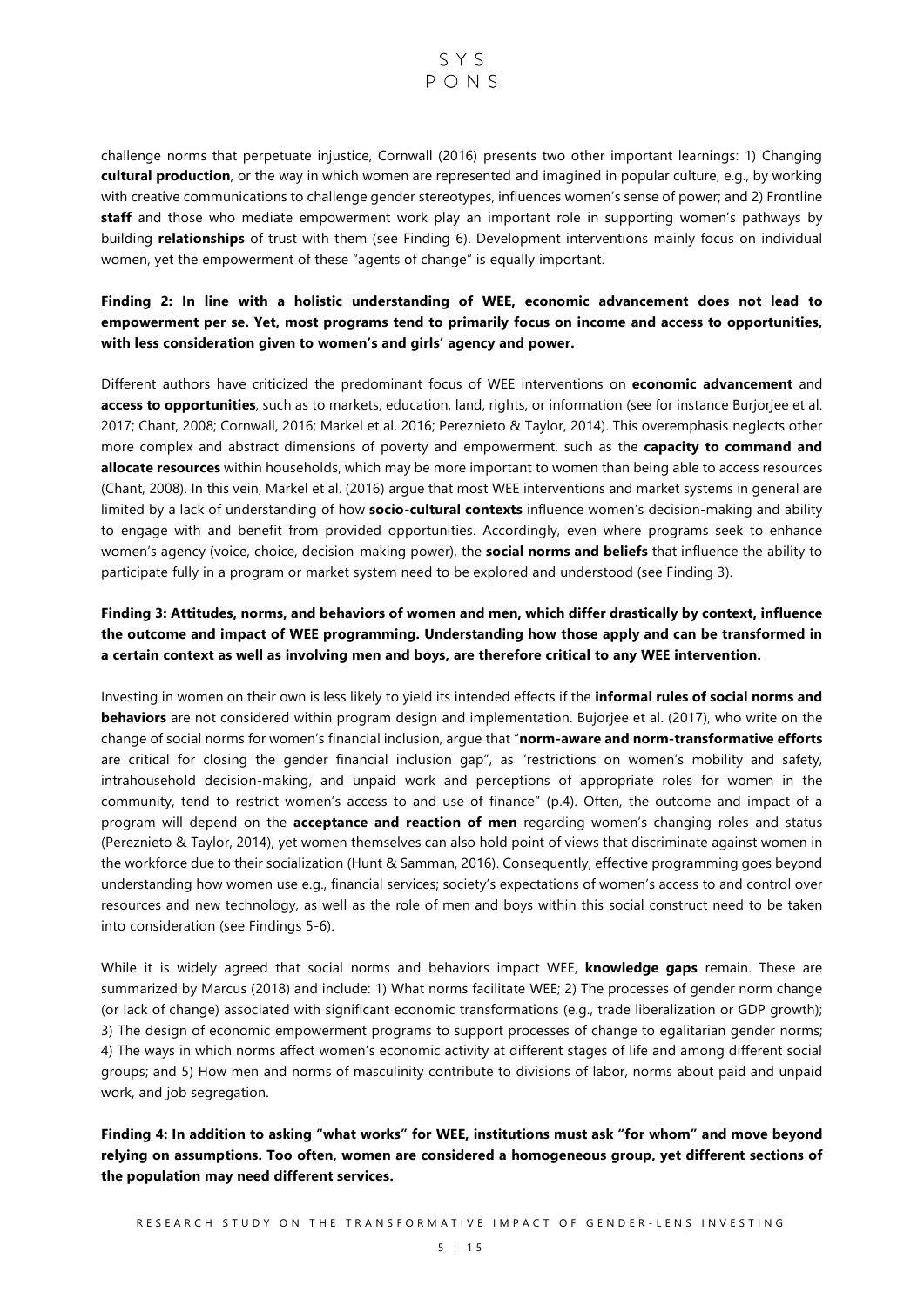## SYS  $P \cap N S$

Different authors have criticized the lack of attention to differences among women, and to how this heterogeneity affects the outcomes of WEE programs (see for instance Buvinic et al. 2013; Buvinic & Furst-Nichols, 2014; Chant, 2008; Kabeer, 2009; Pereznieto & Taylor, 2014). With regards to financial service provision, Kabeer (2009) notes that a single model may not serve the **various needs** of different sections of the population. For instance, **different** kinds of services may be needed for the very poor, who may prioritize safety of savings before moving onto credit and larger financial products, reflecting different **abilities to take risk**. Moreover, a World Bank Group study by Buvinic & Furst-Nichols (2014) provides insights not only into "what works" to increase women's earnings and productivity, but also "for whom". Researching the effectiveness of interventions providing access to capital and savings accounts, business management training, on-the-job and skills training, and job vouchers on WEE, the authors differentiate between outcomes for poor, very poor, and non-poor women (based on income levels, form of occupation, nature and size of farms or firms), and young in contrast with adult women (15-24 or older in conflict settings versus 25-64 years old). In general, they found that very poor women are in need of services that offer more intensive support than do less poor women. Access to capital alone, in the form of grants or loans, were not enough to grow subsistence-levels, mainly due to internal or external pressure hindering women from investing in their business. Even when combined with business training, the results depended on women's economic decisionmaking power within the household and other external constraints such as household duties. A lack of positive business training outcomes was also attributed to women's lower-quality businesses. With regards to age differences, Buvinic & Furst-Nichols (2014) showed, however, that poor young women in conflict-affected northern Uganda were able to increase their earnings with large unconditional grants even without business training. In promoting women's employment, skills trainings and on-the-job trainings proved successful. Here, success was tied to the soft skills that women acquired in addition to technical skills, the quality of their training, and the commitment of firms to hire trainees. Nevertheless, social restrictions and external constraints led young women to drop out of training programs frequently; trainings were also **more expensive for** women, who had little access to financing, and were treated worse than men during apprenticeships. In addition to the package of services necessary to tailor to different, individual needs of women, the study emphasized the importance of the length of a program, with longer courses having greater impact (ibid.; Mayoux, 2000). Kabeer (2012) also notes that women's motivation to participating in a program influence its outcome and impact.

#### Finding 5: Effective programming for WEE moves beyond a focus on individual women to address the responsibility and role played by men and institutions.

Chant (2008) describes how the recognition of the poverty feminization led to a **`feminization of anti-poverty** programs' and in consequence to a `feminization of responsibility and obligation', which highlights how programs that focus on women avert attention from men and gender relations.

Apart from ignoring the responsibility that men and institutions, this also carries the risk of exacerbating women's burden of coping with poverty and of reinforcing persisting gender stereotypes (ibid.). As mentioned in Finding 3, men play an influential role in WEE, as their acceptance and reaction regarding women's changing role and status determines the outcome and impact of interventions. Hence, programs that involve gender activities for men alone or men and women in some aspects are deemed more effective (Hughes et al., 2015; Mayoux, 2000). In the case of a study on the impact of WEE on the prevalence of domestic violence by Hughes et al. (2015), for instance, the active involvement of men in WEE programs led to more equitable outcomes in regard to gender norms and ascribed roles within the household.

#### Finding 6: WEE capitalizes on relationships and collectivization. Making gender issues visible at macro level is, then, another key success factor.

Cornwall (2016) emphasizes the power of relationships, collectivization, and movement building in enhancing WEE. Her findings from the multi-country research program "Pathways of Women's Empowerment" highlight the need to engage frontline program staff and women's rights organizations, who play a vital role in supporting WEE through their close relationships with beneficiaries, and contribute to norms change. They, as well, although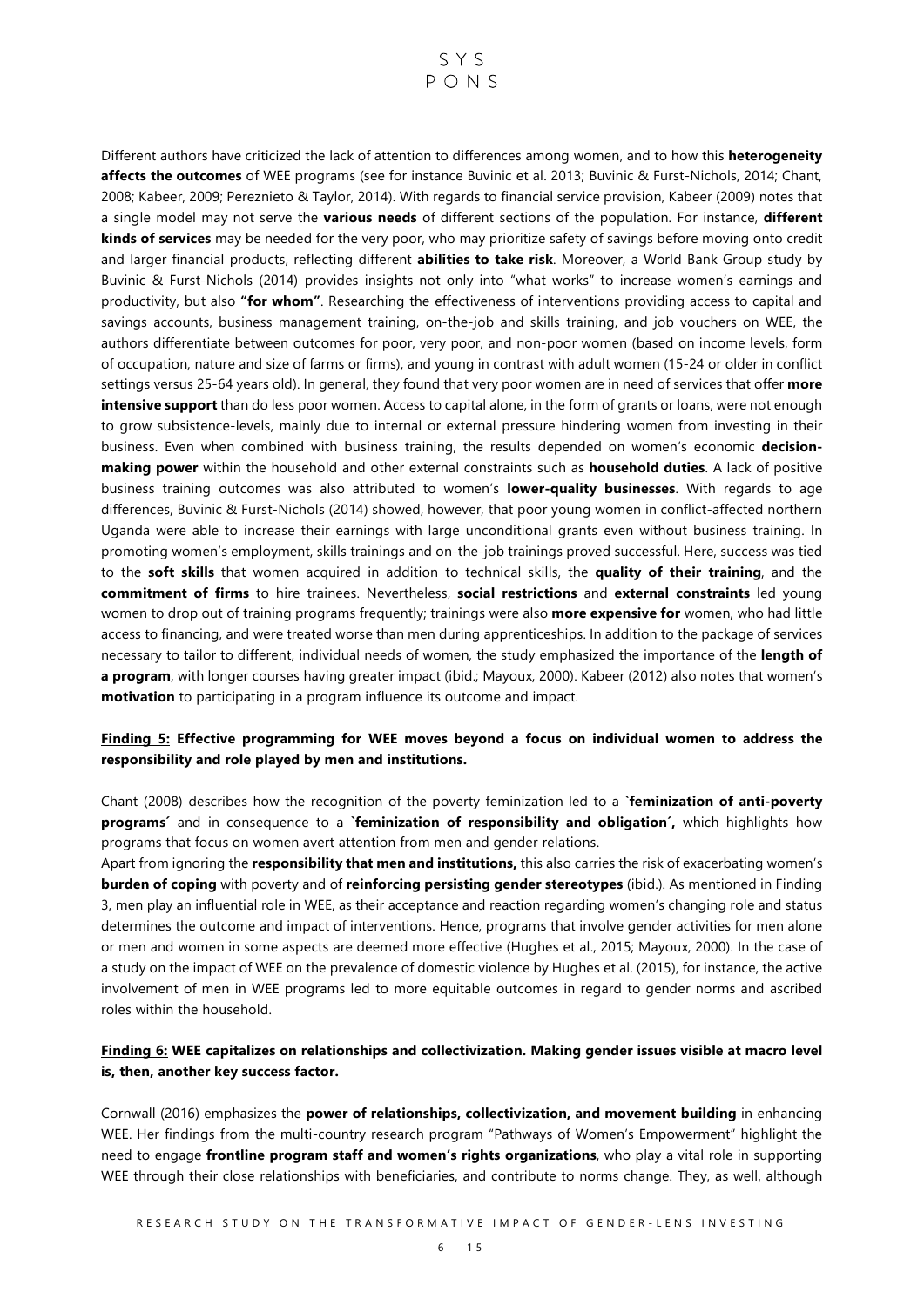rarely targeted by interventions, must be empowered as **agents of change**. Investing in hiring staff working on women's empowerment and in staff's skills are therefore key to enhancing WEE.

Beyond their relations with program staff, women's empowerment relies on building critical consciousness through reflecting on their own circumstances. This process should be shared with other women, building **symbolic and** social resources found in coming together with others, breaking isolation, and contesting restricting beliefs and expectations collectively (ibid.). Mayoux (2000), who assessed and questioned the benefits of microfinance programs for women, stressed that programs were particularly successful if linking members to macro-level gender advocacy, making visible emerging issues in national and international policy debates. Consequently, WEE is directly linked to social and political empowerment.

#### Finding 7: WEE is a complex process that is difficult to measure. With a view to a holistic understanding of WEE, there is a lack of comprehensive measurement and data, especially on changes in agency, norms, and attitudes. More work is needed to develop measures that can holistically assess WEE in different local contexts.

In their review of 70 evaluations of development interventions impacting WEE, Pereznieto & Taylor (2014) assessed those few that went beyond economic advancement and adapted a holistic approach to synthesize learnings from their monitoring and evaluation methods. Thematically, interventions in the areas of, amongst others, financial services, business development services, asset provision, and skills training were included. Their findings and recommendations are that: 1) It is important to have an evaluation team with gender expertise, and to start off with a context analysis, including a gender analysis. 2) Indicators should measure the transformational changes in economic advancement in relationship with women's and girls' agency and power based on a **theory of change** or framework. Where agency and power were assessed, this was often limited to decision-making within the household; it is necessary to explore additional metrics to capture changes in norms and attitudes. 3) To understand if, how, and why change occurred, a mix of quantitative and qualitative methods is indispensable. 4) Indicators should be defined in a **participative way** including both women and men to render them context-specific and to avoid that evaluation teams rely on assumptions and stereotypes about gender roles and relations. 5) To highlight, men will also need to be interviewed: "It could be argued that it is impossible to measure women's economic empowerment unless men's attitudes and behaviors are also considered" (p.244). 6) With regards to what exactly indicators should measure, the authors advise to capture: Effects of the wider market, value chain, and employment, as all of these will affect women's economic advancement and empowerment; rights of women in enterprise; change in gender mainstreaming and attitudes in institutions; changes in men's and women's social capital, economic autonomy, and political participation; gender differences in empowerment between women and men to increase local relevance, and finally attitudes, norms, and behaviors of women and men.

The newly established WEE Measurement Compendium of the Center for Global Development and Data2X selects and reviews tools that measure WEE to provide an overview and facilitate their use (Buvinic et al. 2020). Based on literature, the Compendium drew up a framework that conceptualizes WEE as a process and as an outcome to guide the selection of tools. Its WEE framework suggests that the following variables need to be captured: 1) Resources: Context factors, household factors, economic opportunities for women, and individual capacities; 2) Agency: Exercise of agency/empowerment; and 3) Achievements: WEE.

How DFIs are incorporating and measuring WEE will be further assessed in section 1.3.2.

#### 1.3.2 Women's Economic Empowerment & Gender-Based Violence (GBV)

Looking at the relationship between WEE and GBV, WEE can either decrease or increase GBV. The following findings explore why this is the case, emphasizing the need for more data and learning on the interaction between WEE and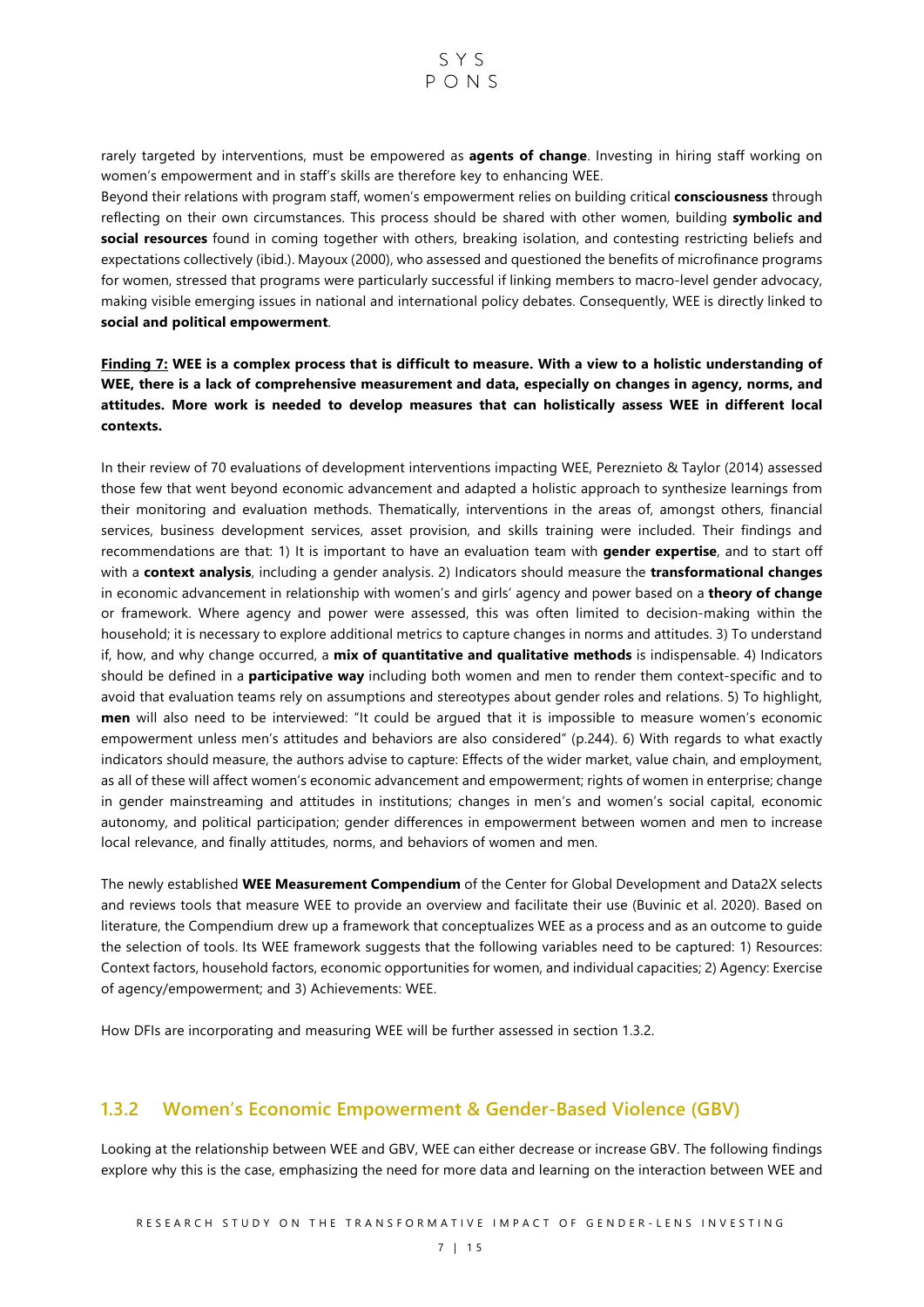GBV. They also look at what programs and the private sector can do to prevent and respond to the risk of GBV and Harassment (GBVH).

#### Finding 8: The relationship between WEE and GBV is highly context-specific and is influenced by program design and implementation.

In their study on the relationship between WEE and domestic violence (as one form of GBV only), Hughes et al. (2015) determine a set of four factors that may influence the outcome: 1) The socio-cultural context of households, including culturally conservative or patriarchal contexts, women's option to be economically independent, (in)dependency on marriage; 2) Characteristics of households, namely power and resources of women and men and decision-making, income-generation, education; 3) Characteristics of individual, which are not generalizable but in this study the risk was reduced by belonging to a certain ethnicity, higher marriage age, earning and controlling cash, fewer children, and strong social networks; and 4) WEE process as facilitated by programs (see Finding 11).

#### Finding 9: WEE programs can either increase or decrease GBV. The evidence is inconsistent.

On the one hand, there is evidence showing that WEE increases the risk of GBV. WEE can challenge the **status quo** in the household, upsetting the balance of traditional gender roles and power, e.g., by trying to control and decide over income. This can result in men using violence to maintain their position (Mejia et al., 2014; Hughes et al., 2015). In a study by Hughes et al. (2015), conflict in Bangladesh arose over a women's inability to secure new loans from a microfinance program and men's subsequent anger; in India, it was problematic for women to have an employment outside of home and an independent source of income. Tensions in households can also increase as men withdraw their own incomes while women struggle to retain control of their own earnings, which can lead to divorce, abandonment, or violence (Mayoux, 2000).

On the other hand, evidence also indicates that WEE can reduce GBV due to women's educational or financial empowerment and thus providing them with a **higher status** in the household (Mejia et al., 2014). Economically, men might feel less stressed, which, in other circumstances, might be expressed through violent behavior against women. Women may improve their **bargaining power and financial independence**, now able to challenge the acceptability of violence, demand better treatment from partners, leave violent relationships, and raise community awareness about the issue (Hughes et al., 2015).

#### Finding 10: The type of capital WEE programs provide determines GBV outcomes. Moreover, community inclusion, providing safe spaces, GBV procedures and working with and training GBV expert staff are key to mitigating risks.

Different studies on GBV and WEE conclude that microfinance or cash transfer programs showed more positive outcomes when providing social, human, and/or physical capital in addition to financial capital (see Mejia et al. 2014; Hughes et al. 2015; Kerr-Wilson et al. 2020). Skills training (communication, critical thinking), awareness raising, social support, networking, and mentoring increased women's confidence and knowledge, and their ability to negotiate conflict, providing them with the capacity to navigate potential backlashes and household tensions. In addition, interventions with an explicit gender or GBV component include discussions on gender and GBV, outreach to male partners, families, and communities, and intentionally helped both women and men to internalize more equitable gender norms and attitudes. Recommendations for WEE programs include: 1) Going beyond solely providing financial capital; 2) Promoting gender equitable norms and raising awareness within communities and households, e.g., through campaigns and targeted trainings; 3) Engaging men and boys constructively and early on to promote gender equitable norms, e.g., engaging them early on to explain the program and gain support, including them as direct participants, or involving them in male-only or couple discussion sessions; 4) Providing safe spaces for participants to access support, mentoring, and share their experiences; 5) Being attentive to prevention and response in WEE programs, incorporating gender specialists, and training staff (ibid.).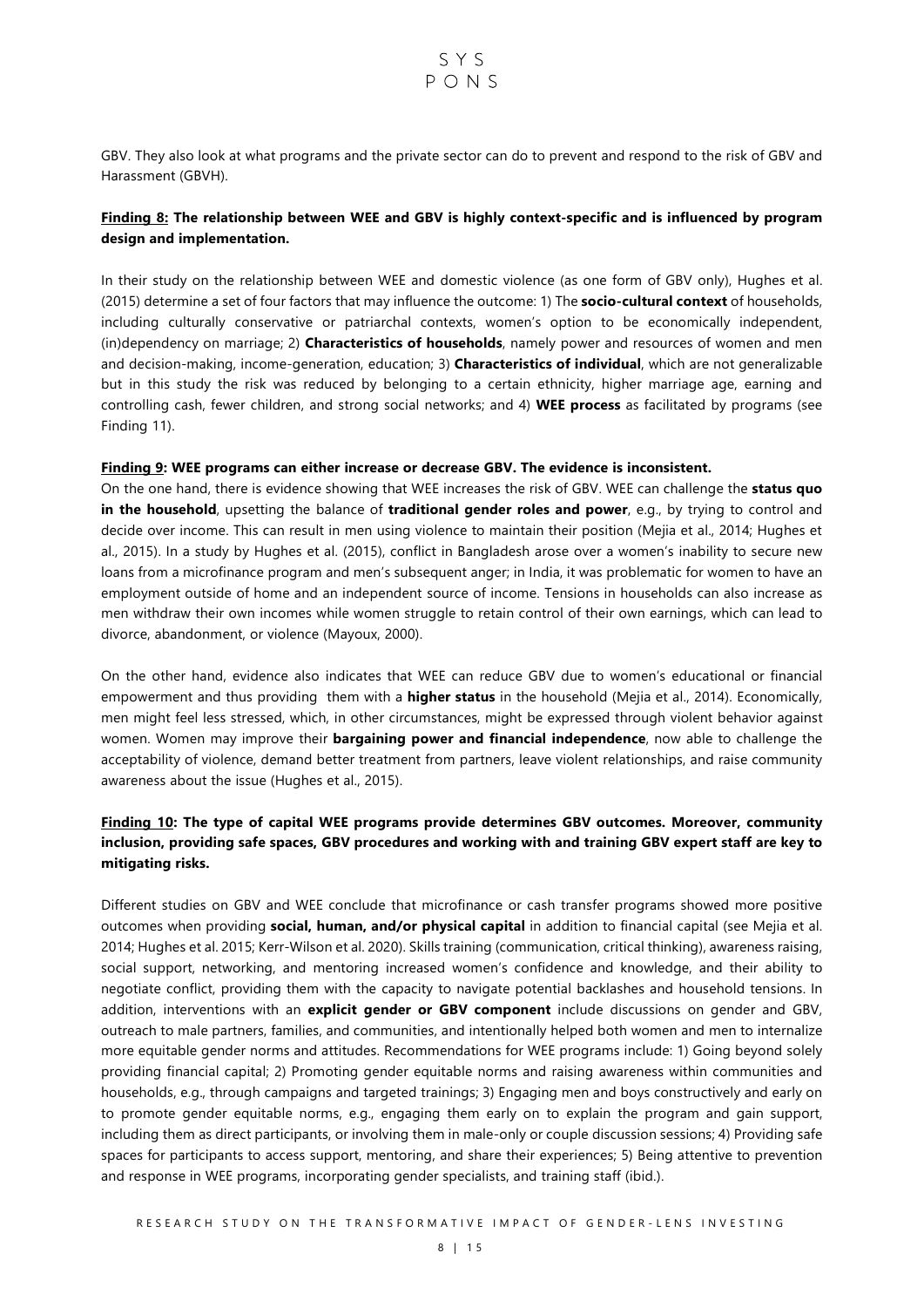#### Finding 11: To build the evidence base for improved programming, more research and evaluation on the intersection of WEE and GBV is needed.

In their literature review, Mejia et al. (2014) found a limited number of WEE interventions that assessed GBV outcomes. Only 8 out of 19 included interventions were deemed effective in changing behaviors about GBV and/or lowering GBV, however these effects were mainly based on **anecdotal evidence**. More systematic qualitative and quantitative program monitoring and research on GBV needs to be included into the WEE agenda, not only to build the evidence base, but also to report and mitigate the risks of GBV incidents that are a result of an intervention (ibid.; Mejia et al., 2014).

#### Finding 12: With regards to the private sector, GBVH needs to be actively prevented and responded to by investors and companies. Consequently, it must be invested in policies, procedures, awareness raising and trained investigators.

In a common note, EBRD, CDCD & IFC (2020) provide guidance for investors and companies on emerging practices in addressing GBVH. Recognizing this a "relatively new and complex area" (p.4), it proposes the following measures for the private sector to prevent and respond to reports effectively and proactively: 1) Making GBVH risks understood with clear messaging, strengthening leadership and company culture; 2) Developing and communicating **policies and codes of conduct** that define GBVH, sanctions and disciplinary procedures, and prevention and response measures; 3) Establishing grievance mechanisms and investigation procedures to report incidents safely and anonymously; 4) Drawing on experienced and trained investigators to conduct investigations; 5) Having reporting mechanisms and monitoring in place; 6) Working with contractors and suppliers to address GBVH through procurement processes, contract selection and negotiation and regular engagement along the supply chain; 7) Improving the safety of the **physical design of worksites and service delivery locations**; 8) Providing training and awareness raising internally and externally; 9) Strengthening recruitment and **performance assessments** so that they address GBVH risks and enable fair and transparent decision-making on hiring, promotions and performance-related pay.

#### 1.3.3 Women's Economic Empowerment & Reproductive Empowerment

#### Finding 13: Since employment and fertility are closely linked, WEE depends on access to reproductive health and childcare services.

Summarizing the current state of knowledge regarding the intersection of WEE and reproductive empowerment, as well as the quality of work, Gammage et al. (2020) finds that "[t]the economic empowerment of women as manifest in their choice of where and when to work, and under what terms and conditions, is intimately linked to reproductive empowerment and the choice about the timing, spacing, and number of births" (p.14). Yet, a more integrated scholarly approach is needed to explore the close link between employment and fertility, to consider quality aspects of employment and reproductive health services, and to understand how care provision and services mediate outcomes.

In the developing world, balancing care responsibilities and employment often push women into the informal sector; their reproductive empowerment is likely to influence their "choice" of formal or **informal work**. Though women in contexts with available formal employment and statutory rights such as maternity and paternity leave, social protection, and effective labor market institutions, have more possibilities to enjoy formal employment, their working hours are still depend on their ability to access childcare services.

Therefore, labor market policies and training interventions, e.g., targeting the unemployed, need to take into account access to reproductive health and childcare services.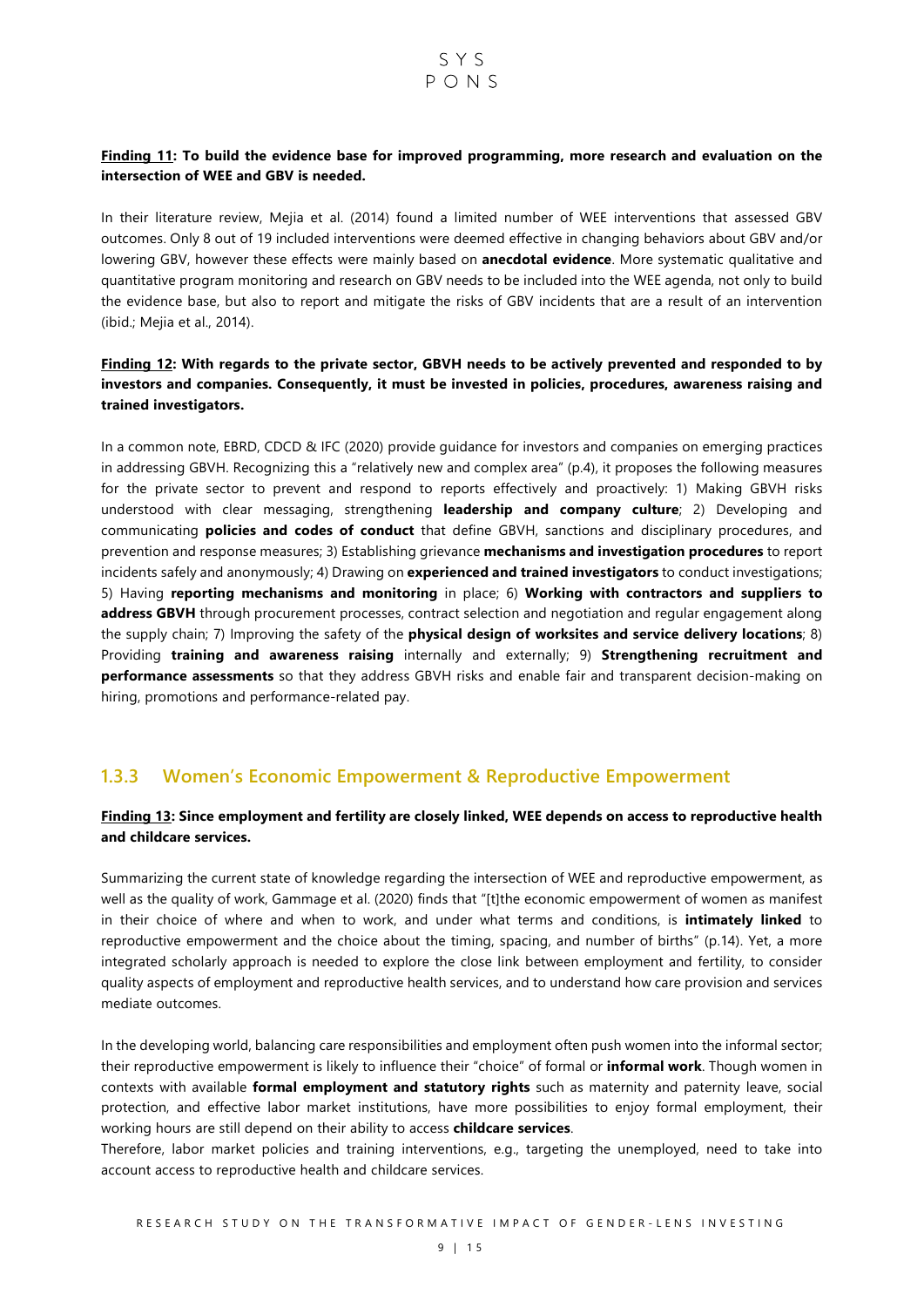#### Finding 14: To distribute unpaid care work more equitable, shared responsibilities must be promoted.

As Chant (2008) argues, the acknowledgment of the 'feminization of poverty' has led to the 'feminization of antipoverty programs' as a response, which, in turn, has led to a 'feminization of responsibility and obligation'. Instead of poverty, the burden of dealing with it should be emphasized as a step towards the active support of men, employers, and public institutions in sharing responsibility for domestic labor and unpaid care work.

#### Finding 15: The demographic dividend is not primarily driven by declining fertility rates, but by improved educational attainment.

Regarding the demographic dividend, Seguino (2017) finds that greater female **educational attainment** leads to a decrease in fertility rates, which, in turn, reduces women's unpaid labor burden and facilitates their greater labor force participation. At the same time, the working age population grows at a faster rate than the overall population, lowering the dependency ratio with positive effects on per capita growth.

Lutza et al. (2019) confirm that the demographic dividend is driven by human capital, which manifests in a clear dominance of improving educational attainment over age structure. Instead of seeing the causal trigger in declining fertility rates, resulting in a higher proportion of typical working age, policy priority should be a focus on strengthening societies' human resources. According to their panel, drops in fertility may even lead to worsening economic conditions if they happen in the context of low education. One presumption is that a greater proportion of young adults with low education and less family duties have the potential of causing more political and economic insecurity. In countries with large parts of the population having at least completed primary education, positive growth effects are reaped.

### 1.3.4 Women's Economic Empowerment & Sectoral and Occupational Segregation

With regards to the effects of GLI on WEE in relation to sectoral and occupational segregation, the reviewed literature did not provide conclusive evidence. There seems to be no common agreement on what may lead to a more equal distribution across sectors and occupations, or, more precisely, on how exactly this is achieved. We know that structural forces and social norms are at play; that education may even increase segregation; and that tacking gender wage gaps and enhancing the quality rather than the quantity of jobs are key.

#### Finding 16: From a macroeconomic perspective, job segregation coupled with wage discrimination (including with increased female labor force participation) can stimulate growth. To achieve both gender equality and growth simultaneously, four conditions should be striven for.

From a macroeconomic perspective, Seguino (2017) looks at how gender equality or inequality influences outcomes on the macro level. While these depend on the context of every country, e.g., with regards to the structure of the economy and division of labor according to gender, her research shows that both higher gender equality and production growth are more likely when 1) women and men share **social reproduction** more equally; 2) **gender** wage gaps are reduced; 3) an extensive high-quality paid (and affordable) care sector exists; 4) there is investment in reproductive infrastructure to reduce the burden of care work.

Finding 17: Sectoral and occupational segregation is, amongst others, driven by gendered preferences and risk aversion as well as rising education levels, but not by income levels. Policies must break down gendered segregation in unpaid and paid work, and either directly tackle sectoral and occupational segregation or counter gender wage gaps.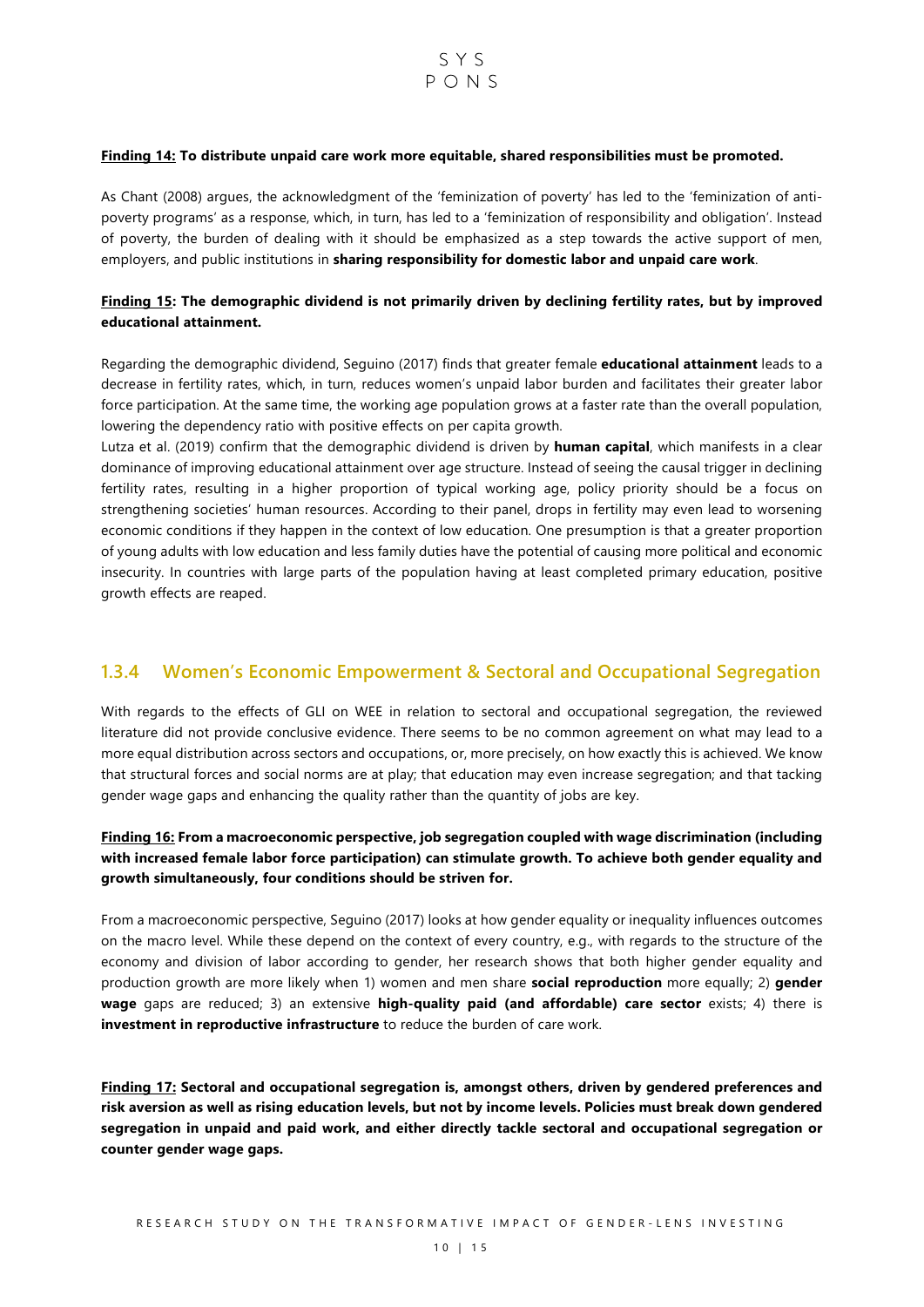

Occupational and sectoral segregation by gender has, according to Borrowman (2017), been persistent across time and space in developing countries, and is a main factor for the prevalence of gender wage gaps. As driving factors, the author highlights that a country's openness to trade is most significant, as well as women's and men's **different preferences** and "risk-aversion". In contrast, no impact on occupational or sectoral segregation was attributed to income levels. Interestingly, it was found that rising female participation in the labor force in developing countries is leading to a more equal distribution of women and men across sectors, but into a limited number of occupations within these sectors. With rising education levels, overall or for females relative to males, segregation tends to grow rather than decrease. In terms of sectoral segregation, this suggests that more female education pushes women into certain sectors, namely health, education, and public services. Consequently, Borrowman (2017) concludes that rising female education and formal labor market participation levels do not per se contribute to gender equality in the formal labor market, which is indicative of the presence of strong structural forces and social norms. As a first step, it is thus argued that policies must support breaking down gendered segregation in unpaid and paid work. Then, policymakers can either focus on 1) directly tackling sectoral and occupational segregation (mentoring, quotas, specific programs for women and girls), or on 2) reducing large gender wage gaps, the result of segregation (through comparable worth policies, in developing countries via the public sector which then affects the private sector).

#### Finding 18: As segregation is indicative of structural forces, the key challenge is not to provide more employment, but rather quality jobs for women.

Additionally, Kabeer (2012) suggests that not the quantity, but quality of jobs for women is important to overcome gender segmentation of the labor market. Their lower level of participation in the labor force and a concentration in the poorest segments of the labor markets are a direct reflection of gender rules, norms, and roles, both within family, society, and institutions. An increase in jobs alone cannot make up for these disadvantages. The key challenge is to overcome the gender segmentation of the labor market, the limited number of segments to which women are confined and their over-representation in activities that pay less, have poorer working conditions and little scope for career advancement.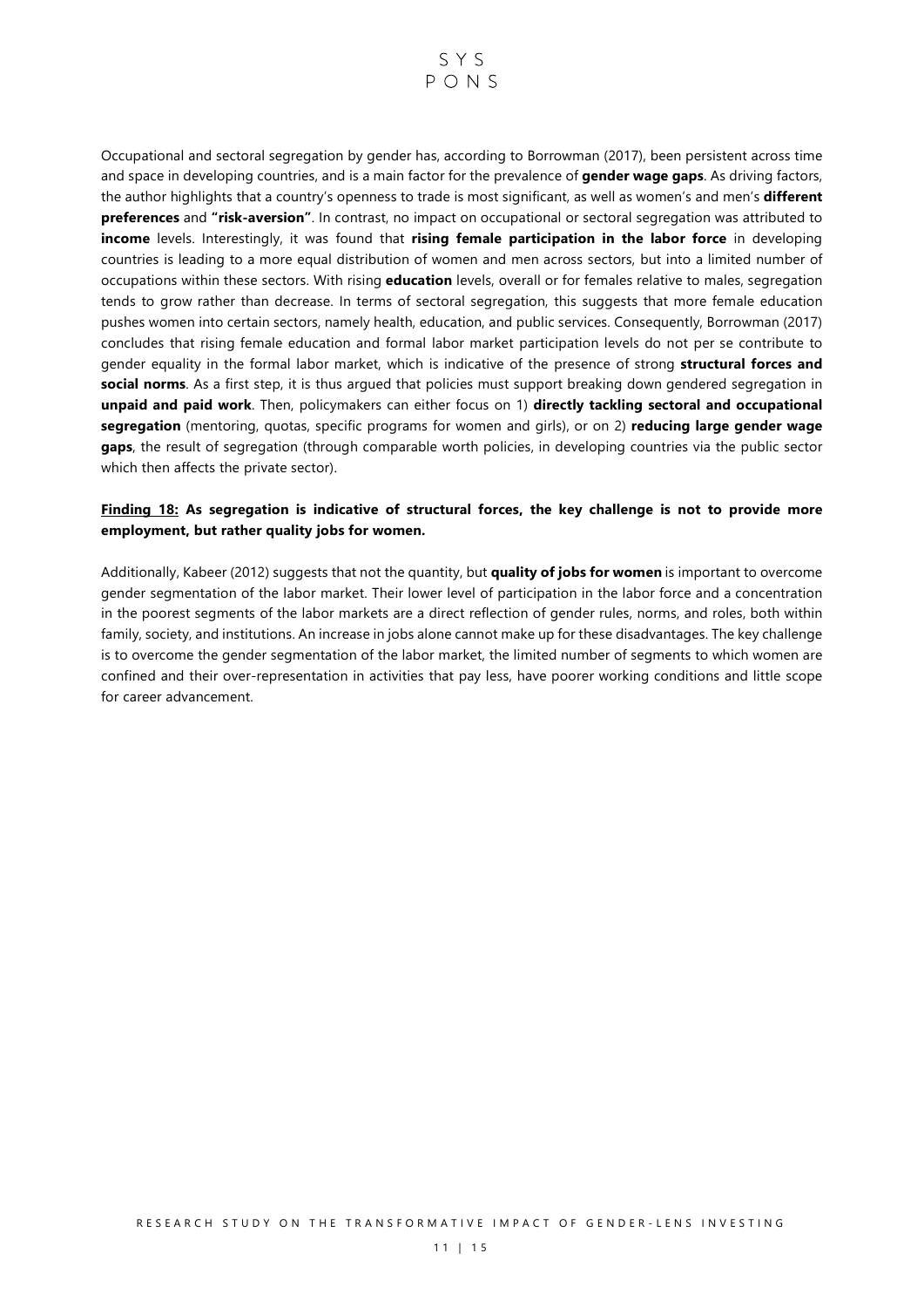$S Y S$  $P \cap N S$ 

# 2 Bibliography

Borrowman, M., Klasen, S., 2017. Drivers of gendered sectoral and occupational segregation in developing countries. Discussion Papers, No. 222. Georg-August-Universität Göttingen, Courant Research Centre - Poverty, Equity and Growth (CRCPEG): Göttingen. https://www.econstor.eu/handle/10419/157267

Burjorjee, D. M., El-Zoghbi, M., Meyers, L., Heilman, B., 2017. Social Norms Change for Women's Financial Inclusion. CGAP Brief. Washington, DC: CGAP. https://www.cgap.org/sites/default/files/Brief-Social-Norms-Change-for-Womens-Financial-Inclusion-Jul-2017\_0.pdf

Buvinic, M., Furst-Nichols, R., Pryor, E. C., 2013. A Roadmap to Promoting Women's Economic Empowerment. United Nations **Foundation** B **Exxon** Mobile Foundation. http://www.womeneconroadmap.org/sites/default/files/WEE\_Roadmap\_Report\_Final\_1.pdf

Buvinic, M., Furst-Nichols, R., 2014. Promoting Women's Economic Empowerment: What Works? Policy Research Working Paper No. 7087. Washington, DC: World Bank Group. https://openknowledge.worldbank.org/handle/10986/20629

Buvinic, M., Deserranno, E., Johnson, H. C., Knowles, J. C., Leon, G., Witoelar, F., 2019. Unequal Ventures: Results from an Endline Study of Gender and Entrepreneurship in East Java, Indonesia. available at https://www.cgdev.org/sites/default/files/unequal-ventures-results-endline-study-gender-and-entrepreneurshipeast-java-indonesia.pdf

Buvinic, M., O'Donnell, M., Knowles, J. C., Bourgault, S., 2020. Measuring Women's Economic Empowerment: A Compendium of Selected Tools. CGD: https://www.cgdev.org/publication/measuring-womens-economicempowerment-compendium-selected-tools

CDC, 2017. How a company we're invested in supports gender equality. https://www.cdcgroup.com/en/newsinsight/news/news-how-a-company-were-invested-in-supports-gender-equality/

CDC, 2018. Advancing Women's Economic Empowerment: Gender Equality Position Statement. https://assets.cdcgroup.com/wp-content/uploads/2018/07/11143751/Gender-Position-Statement.pdf

Chant, S., 2008. The 'Feminisation of Poverty' and the 'Feminisation' of Anti-Poverty Programmes: Room for Revision? Journal of Development Studies, 44(2), pp.165-197. https://www.tandfonline.com/doi/full/10.1080/00220380701789810

Cornwall, A., 2016. Women's Empowerment: What Works? Journal of International Development, 28, pp. 342–359. https://onlinelibrary.wiley.com/doi/full/10.1002/jid.3210

DEG, 2020. Women at Work - Win win win: Good for Business, Good for Women & their Families, Good for Local Development. DEG Evaluation Results. Cologne: DEG. https://www.deginvest.de/DEG-Documents-in-English/Aboutus/What-is-our-impact/DEG\_Gender-Lens-Investing-Paper\_Final.pdf

EBRD, CDC, IFC, 2020. Addressing Gender-Based Violence and Harassment: Emerging Good Practice for the Private Sector. London & Washington, DC: EBRD, CDC, IFC. https://www.ifc.org/wps/wcm/connect/f1645167-7eff-439b-922b-7656c75320ab/GPN\_AddressingGBVH\_July2020.pdf?MOD=AJPERES&CVID=nddokiS

FMO, n.d. Women Included: A gender sensitive approach to agribusiness investment. https://www.fmo.nl/womenincluded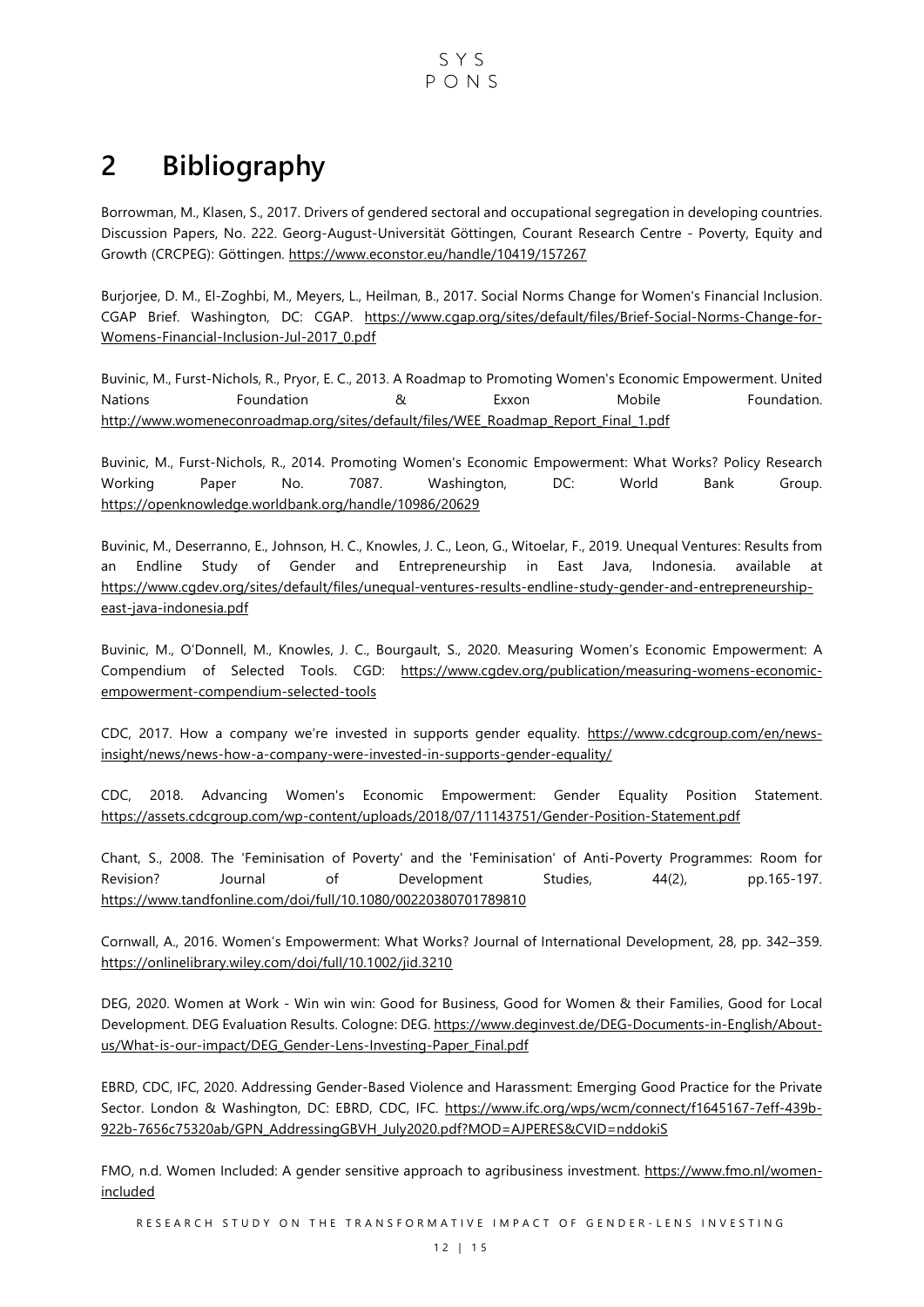Gammage, S., Joshi, S., can der Meulen Rogers, Y., 2020. The Intersection of Women's Economic Empowerment and Reproductive Empowerment. Feminist Economics, 26(1), pp.1-22. https://doi.org/10.1080/13545701.2019.1674451

Hughes, C., Bolis, M., Fries, R., Finigan, S., 2015. Women's Economic Inequality and Domestic Violence: Exploring the Links and Empowering Women. Gender and Development, 23(2), pp.279-297. https://doi.org/10.1080/13552074.2015.1053216

Hunt, A., Samman, E., 2016. Women's economic empowerment: Navigating enablers and constraints. ODI Research Report. London: ODI. https://www.odi.org/sites/odi.org.uk/files/resource-documents/10683.pdf

IFC, 2017. Investing in Women: New Evidence for the Business Case. Washington, DC: IFC. https://www.ifc.org/wps/wcm/connect/ac8fca18-6586-48cc-bfba-832b41d6af68/IFC+Invest+in+Women+October+2017.pdf?MOD=AJPERES&CVID=lYLVAcA

Jewkes, R., Willan, S., Heise, L., Washington, L., Shai, N., Kerr-Wilson, A., Christofides, N., 2020. Evidence Brief: Effective design and implementation elements in interventions to prevent violence against women and girls. UK Aid What Works to Prevent Violence Against Women and Girls Global Programme. https://www.whatworks.co.za/documents/publications/377-effective-design-and-implementation-briefweb25-02- 20/file

Kabeer, N., 2009. Women's Economic Empowerment: Key Issues and Policy Options. SIDA Policy Brief. https://www.sida.se/contentassets/a7f86b2b8a774b0dacb7bce5f689dae5/womens-economic-empowerment-keyissues-and-policy-options\_296.pdf

Kabeer, N., 2012. Women's economic empowerment and inclusive growth: labour markets and enterprise development. SIG Working Paper 2012/1. DFID & IDRC. https://www.idrc.ca/sites/default/files/sp/Documents%20EN/NK-WEE-Concept-Paper.pdf

Kerr-Wilson, A., Gibbs, A., McAslan Fraser, E., Ramsoomar, L., Parke, A., Khuwaja, H. M. A., Jewkes, R., 2020. Executive Summary: A rigorous global evidence review of interventions to prevent violence against women and girls. UK Aid What Works to Prevent Violence Against Women and Girls Global Programme. https://www.whatworks.co.za/documents/publications/372-erexecsumm11-02-20-19022020/file

Lutza, W., Cuaresmaa, J. C., Kebedea, E., Prskawetza, A., Sandersona, W. C., Striessnig, E., 2019. Education rather than age structure brings demographic dividend. Proceedings of the National Academy of Sciences (PNAS), 116(26), pp.12798-12803. https://www.pnas.org/content/pnas/116/26/12798.full.pdf

Marcus, R., 2018. The norms factor: Recent research on gender, social norms, and women's economic empowerment. Ottawa: ODI & International Development Research Centre. https://idl-bncidrc.dspacedirect.org/bitstream/handle/10625/57285/IDL-57285.pdf?sequence=2&isAllowed=y

Markel, E., Gettliffe, E., Jones, L., Miller, E., Kim, L., 2016. The social norms factor: How gendered social norms influence how we empower women in market systems development. London: The BEAM Exchange. https://beamexchange.org/uploads/filer\_public/3c/a9/3ca93f29-ceaf-4172-9edc-738676c1a7ab/social\_norms\_factor\_report\_compressed.pdf

Mayoux, L., 2000. Micro-finance and the empowerment of women: A review of the key issues. ILO. https://www.ilo.org/wcmsp5/groups/public/---ed\_emp/documents/publication/wcms\_117993.pdf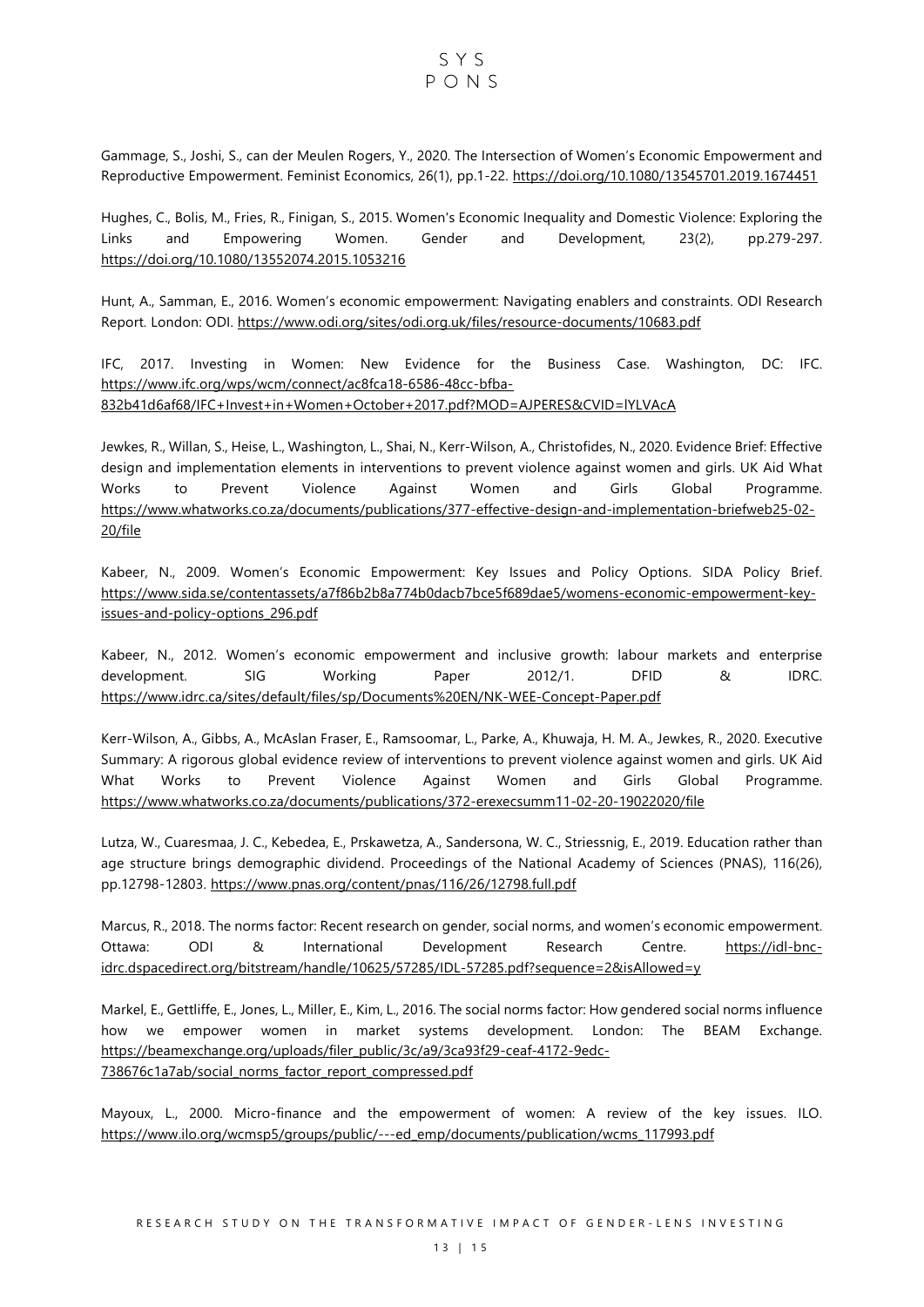SYS  $P \cap N S$ 

Mejia, C., Cannon, A., Zietz, S., Arcara, J., Abdur-Rahman, A., 2014. Persepctives on Gender-Based Violence and Women's Economic Empowerment in Sub-Saharan Africa: Challenges and Opportunities. Chapel Hill: MEASURE Evaluation & USAID. https://www.measureevaluation.org/resources/publications/sr-14-111

OeEB, 2020. Gender Lens Investing – OeEB's Position Statement and Action Plan. Vienna: OeEB. https://www.oeeb.at/dam/jcr:343e7eb0-8c0c-4615-b4dc-9562d7880854/OeEB\_GenderActionPlan.pdf

Pereznieto, P., Taylor, G., 2014. A review of approaches and methods to measure economic empowerment of women and girls. Gender & Development, 22(2), pp.233-251. https://doi.org/10.1080/13552074.2014.920976

Seguino, S., 2017. Engendering Macroeconomic Theory and Policy. Feminist Economics. http://documents1.worldbank.org/curated/en/275461512048851974/pdf/121781-WP-EngenderingMacroTheoryandPolicyNov-PUBLIC.pdf

Sonne, S., Kinoti, T., Fenton, N., Cali, C., 2020. Development Solutions: Impact is forever. https://www.eib.org/en/essays/african-handicraft-finance

World Bank, 2013. enGENDER IMPACT: A Gateway to Gender-Related Impact Evaluations. https://www.worldbank.org/en/topic/gender/publication/engender-impact-a-gateway-to-gender-related-impact**evaluations** 

World Bank, n.d. Gender Innovation Labs: GIL Africa. https://www.worldbank.org/en/programs/africa-genderinnovation-lab#9

World Bank, n.d. Gender Innovation Labs: GIL East Asia and Pacific. https://www.worldbank.org/en/programs/eastasia-and-pacific-gender-innovation-lab#3

World Bank, n.d. Gender Innovation Labs: GIL Latin America and the Caribbean. https://www.worldbank.org/en/programs/latin-america-and-the-caribbean-gender-innovation-lab

World Bank, n.d. Gender Innovation Labs: GIL South Asia. https://www.worldbank.org/en/programs/world-banksouth-asia-region-gender-innovation-lab/impact-evaluations; example referenced: https://documents.worldbank.org/en/publication/documents-

reports/documentdetail/331031604080721556/disclosable-version-of-the-isr-pmgsy-rural-roads-projectp124639-sequence-no-19